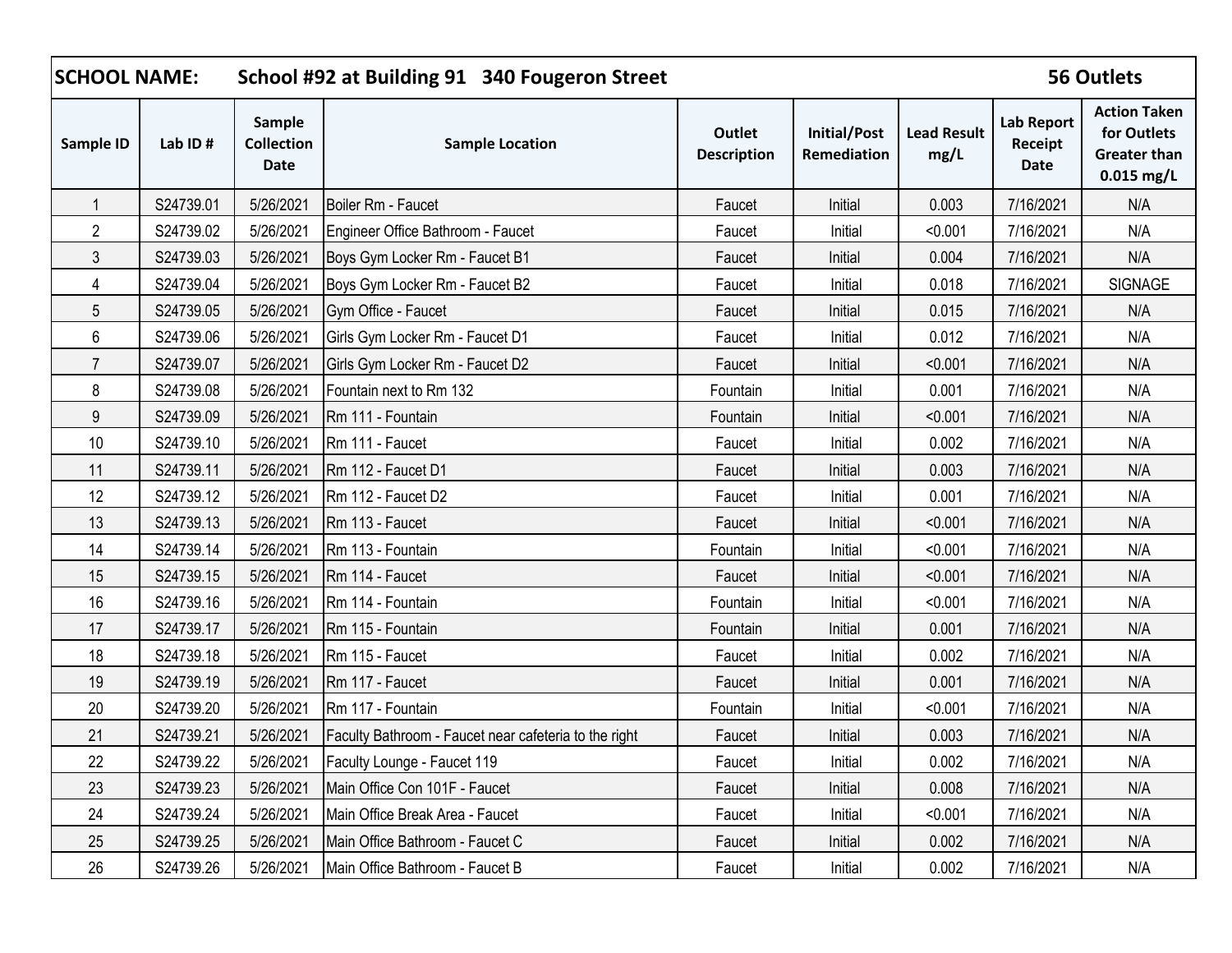| <b>SCHOOL NAME:</b> |           |                                     | School #92 at Building 91 340 Fougeron Street |                              |                             |                            |                                      | <b>56 Outlets</b>                                                         |
|---------------------|-----------|-------------------------------------|-----------------------------------------------|------------------------------|-----------------------------|----------------------------|--------------------------------------|---------------------------------------------------------------------------|
| Sample ID           | Lab ID#   | Sample<br><b>Collection</b><br>Date | <b>Sample Location</b>                        | Outlet<br><b>Description</b> | Initial/Post<br>Remediation | <b>Lead Result</b><br>mg/L | <b>Lab Report</b><br>Receipt<br>Date | <b>Action Taken</b><br>for Outlets<br><b>Greater than</b><br>$0.015$ mg/L |
| 27                  | S24739.27 | 5/26/2021                           | Rm 149 - Faucet A1                            | Faucet                       | Initial                     | < 0.001                    | 7/16/2021                            | N/A                                                                       |
| 28                  | S24739.28 | 5/26/2021                           | Rm 149 - Faucet A2                            | Faucet                       | Initial                     | 0.005                      | 7/16/2021                            | N/A                                                                       |
| 29                  | S24739.29 | 5/26/2021                           | Rm 149 - Faucet C1                            | Faucet                       | Initial                     | 0.004                      | 7/16/2021                            | N/A                                                                       |
| 30                  | S24739.30 | 5/26/2021                           | Rm 149 - Faucet C2                            | Faucet                       | Initial                     | 0.002                      | 7/16/2021                            | N/A                                                                       |
| 31                  | S24739.31 | 5/26/2021                           | Kitchen Faucet - Hand Wash D1                 | Faucet                       | Initial                     | 0.015                      | 7/16/2021                            | N/A                                                                       |
| 32                  | S24739.32 | 5/26/2021                           | Kitchen - Faucet D2                           | Faucet                       | Initial                     | 0.002                      | 7/16/2021                            | N/A                                                                       |
| 33                  | S24739.33 | 5/26/2021                           | Kitchen - Faucet 3                            | Faucet                       | Initial                     | 0.003                      | 7/16/2021                            | N/A                                                                       |
| 34                  | S24739.34 | 5/26/2021                           | Kitchen - Faucet B                            | Faucet                       | Initial                     | 0.007                      | 7/16/2021                            | N/A                                                                       |
| 35                  | S24739.35 | 5/26/2021                           | Kitchen - Faucet D1                           | Faucet                       | Initial                     | 0.003                      | 7/16/2021                            | N/A                                                                       |
| 36                  | S24739.36 | 5/26/2021                           | Kitchen - Faucet D2                           | Faucet                       | Initial                     | 0.037                      | 7/16/2021                            | W/O TO REPLACE                                                            |
| 37                  | S24739.37 | 5/26/2021                           | Cafeteria Faculty - Bathroom                  | Faucet                       | Initial                     | 0.003                      | 7/16/2021                            | N/A                                                                       |
| 38                  | S24739.38 | 5/26/2021                           | Bottle Filler by Room 234                     | <b>Bottle Filler</b>         | Initial                     | 0.001                      | 7/16/2021                            | N/A                                                                       |
| 39                  | S24739.39 | 5/26/2021                           | Faculty Bathroom near Rm 200 - Faucet         | Faucet                       | Initial                     | 0.006                      | 7/16/2021                            | N/A                                                                       |
| 40                  | S24739.40 | 5/26/2021                           | Faculty Lounge - Faucet Room 203              | Faucet                       | Initial                     | < 0.001                    | 7/16/2021                            | N/A                                                                       |
| 41                  | S24739.41 | 5/26/2021                           | Faculty Bathroom - Faucet Room 203            | Faucet                       | Initial                     | < 0.001                    | 7/16/2021                            | N/A                                                                       |
| 42                  | S24739.42 | 5/26/2021                           | Rm 209 Bathroom - Faucet                      | Faucet                       | Initial                     | 0.005                      | 7/16/2021                            | N/A                                                                       |
| 43                  | S24739.43 | 5/26/2021                           | Faculty Bathroom near Rm 229 - Faucet         | Faucet                       | Initial                     | < 0.001                    | 7/16/2021                            | N/A                                                                       |
| 44                  | S24739.44 | 5/26/2021                           | Library Office - Faucet                       | Faucet                       | Initial                     | 0.002                      | 7/16/2021                            | N/A                                                                       |
| 45                  | S24739.45 | 5/26/2021                           | Library Bathroom - Faucet                     | Faucet                       | Initial                     | 0.001                      | 7/16/2021                            | N/A                                                                       |
| 46                  | S24739.46 | 5/26/2021                           | Clinic Rm 108 - Faucet                        | Faucet                       | Initial                     | 0.002                      | 7/16/2021                            | N/A                                                                       |
| 47                  | S24739.47 | 5/26/2021                           | Clinic Rm 108I - Faucet                       | Faucet                       | Initial                     | 0.003                      | 7/16/2021                            | N/A                                                                       |
| 48                  | S24739.48 | 5/26/2021                           | Clinic Rm 108G - Faucet                       | Faucet                       | Initial                     | 0.025                      | 7/16/2021                            | W/O TO REPLACE                                                            |
| 49                  | S24739.49 | 5/26/2021                           | Clinic Bathroom - Faucet D                    | Faucet                       | Initial                     | < 0.001                    | 7/16/2021                            | N/A                                                                       |
| 50                  | S24739.50 | 5/26/2021                           | Clinic Bathroom - Faucet B                    | Faucet                       | Initial                     | 0.002                      | 7/16/2021                            | N/A                                                                       |
| 51                  | S24739.51 | 5/26/2021                           | Boys Pool Locker Rm - Faucet                  | Faucet                       | Initial                     | 0.102                      | 7/16/2021                            | <b>SIGNAGE</b>                                                            |
| 52                  | S24739.52 | 5/26/2021                           | Girls Pool Locker Rm - Faucet A1              | Faucet                       | Initial                     | 0.024                      | 7/16/2021                            | <b>SIGNAGE</b>                                                            |